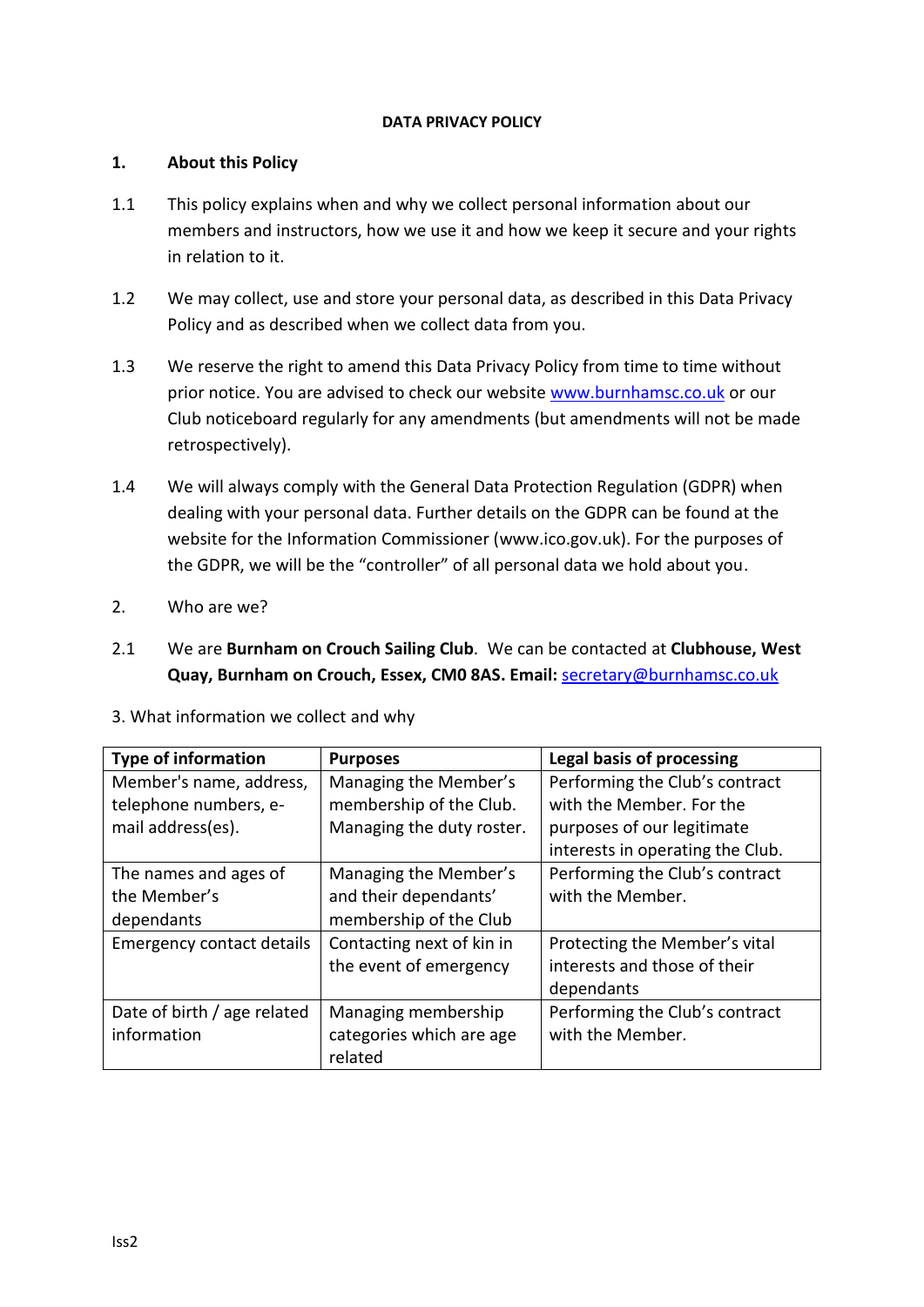| Gender                                                                                 | Provision of adequate<br>facilities for members.<br>Reporting information to<br>the RYA.                              | For the purposes of our legitimate<br>interests in making sure that we<br>can provide sufficient and suitable<br>facilities (including changing<br>rooms and toilets) for each<br>gender.<br>For the purposes of the legitimate<br>interests of the RYA to maintain<br>diversity data required by Sports<br>Councils.        |
|----------------------------------------------------------------------------------------|-----------------------------------------------------------------------------------------------------------------------|------------------------------------------------------------------------------------------------------------------------------------------------------------------------------------------------------------------------------------------------------------------------------------------------------------------------------|
| The Member's name, boat<br>name and sail number                                        | Managing race entries and<br>race results.<br>Sharing race results with<br>other clubs, class                         | For the purposes of our legitimate<br>interests in holding races for the<br>benefit of members of the Club.                                                                                                                                                                                                                  |
|                                                                                        | associations, and the RYA,<br>and providing race results<br>to local and national<br>media.                           | For the purposes of our legitimate<br>interests in promoting the Club.<br>For the purposes of our legitimate                                                                                                                                                                                                                 |
|                                                                                        | Allocating moorings and<br>compound spaces.                                                                           | interests in operating the Club                                                                                                                                                                                                                                                                                              |
| Photos and videos of<br>Members and their boats                                        | Putting on the Club's<br>website and social media<br>pages and using in press<br>releases.                            | Consent. We will seek the<br>Member's consent on their<br>membership application form and<br>each membership renewal form<br>and the Member may withdraw<br>their consent at any time by<br>contacting us by e-mail or letter.                                                                                               |
| Radio call signs                                                                       | Collected for a rally and<br>shared between those<br>participating in the rally.                                      | For the purposes of our legitimate<br>interests in ensuring that boats on<br>a rally can maintain contact with<br>each other                                                                                                                                                                                                 |
| The Member's name and<br>e-mail address                                                | Creating and managing<br>the Club's online<br>Membership Directory.                                                   | Consent. We will seek the<br>Member's consent on their<br>membership application form and<br>each membership renewal form.<br>The Member may withdraw their<br>consent at any time by contacting<br>us by e-mail or letter to tell us that<br>they no longer wish their details<br>to appear in the Membership<br>Directory. |
| Bank account details of<br>the member or other<br>person making payment<br>to the Club | Managing the Member's<br>and their dependants'<br>membership of the Club,<br>the provision of services<br>and events. | Performing the Club's contract<br>with the Member.                                                                                                                                                                                                                                                                           |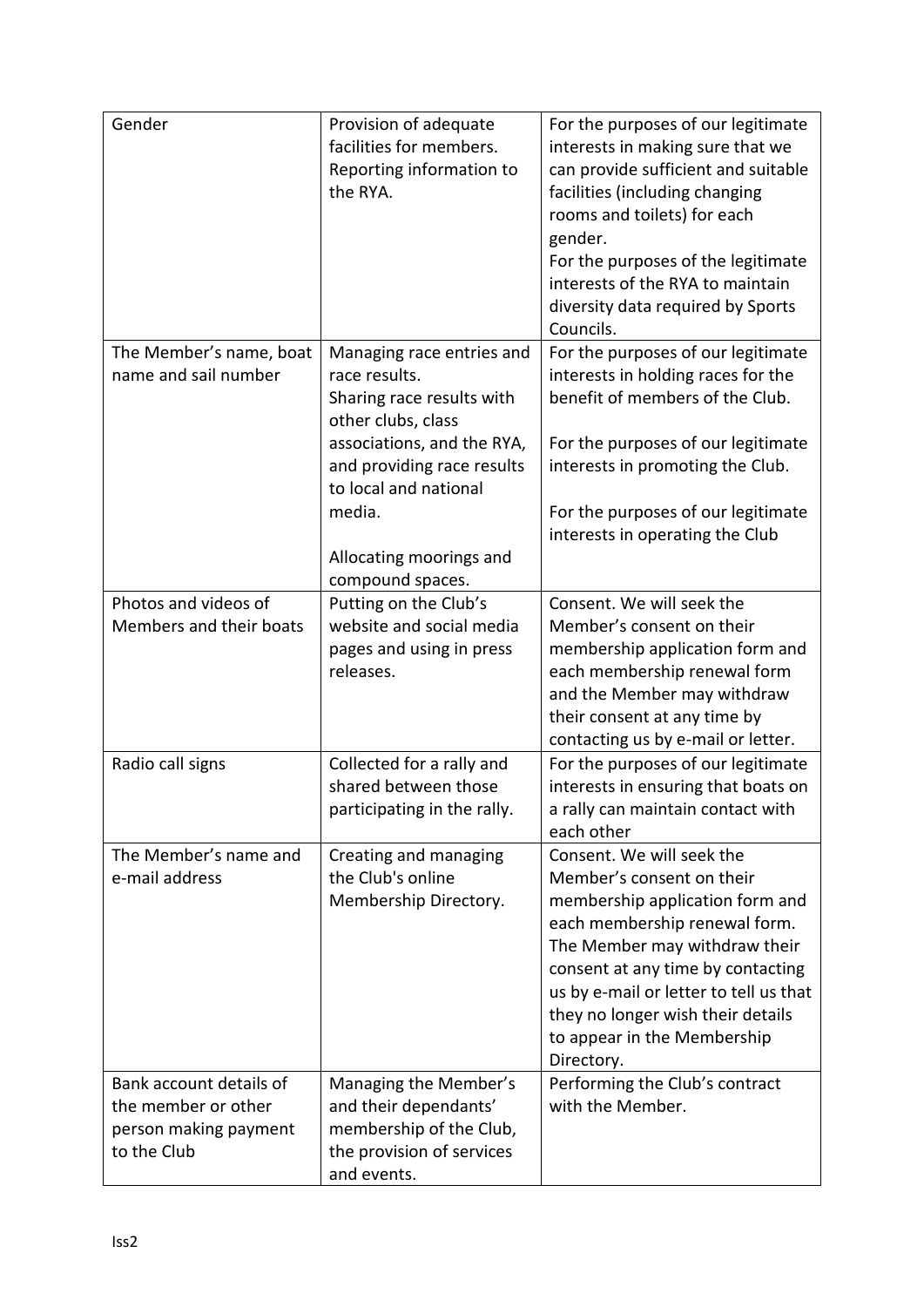| Member's and former       | Passing to the RYA for the  | For the purposes of our legitimate   |
|---------------------------|-----------------------------|--------------------------------------|
| member's name and e-      | RYA to conduct surveys of   | interests in operating the Club and  |
| mail address              | Members and former          | / or the legitimate interests of the |
|                           | members of the Club (and    | RYA in its capacity as the national  |
|                           | other clubs affiliated to   | body for all forms of boating.       |
|                           | the RYA). The surveys are   |                                      |
|                           | for the benefit of the      |                                      |
|                           | Clubs (and other clubs)     |                                      |
|                           | and / or the benefit of the |                                      |
|                           | RYA.                        |                                      |
| Instructor's name,        | Managing instruction at     | For the purposes of our legitimate   |
| address, email addresses, | the Club.                   | interests in ensuring that we can    |
| phone numbers and         |                             | contact those offering instruction   |
| relevant qualifications   |                             | and provide details of instructors   |
| and/or experience.        |                             | to members.                          |

### **4. How we protect your personal data**

- 4.1 We will not transfer your personal data outside the EU without your consent.
- 4.2 We have implemented generally accepted standards of technology and operational security in order to protect personal data from loss, misuse, or unauthorised alteration or destruction.
- 4.3 Please note however that where you are transmitting information to us over the internet this can never be guaranteed to be 100% secure.
- 4.4 For any payments which we take from you online we will use a recognised online secure payment system.
- 4.5 We will notify you promptly in the event of any breach of your personal data which might expose you to serious risk.

# **5. Who else has access to the information you provide us?**

- 5.1 We will never sell your personal data. We will not share your personal data with any third parties without your prior consent (which you are free to withhold) except where required to do so by law or as set out in the table above or paragraph 5.2 below.
- 5.2 We may pass your personal data to third parties who are service providers, agents and subcontractors to us for the purposes of completing tasks and providing services to you on our behalf (e.g. to print newsletters and send you mailings). However, we disclose only the personal data that is necessary for the third party to deliver the service and we have a contract in place that requires them to keep your information secure and not to use it for their own purposes.